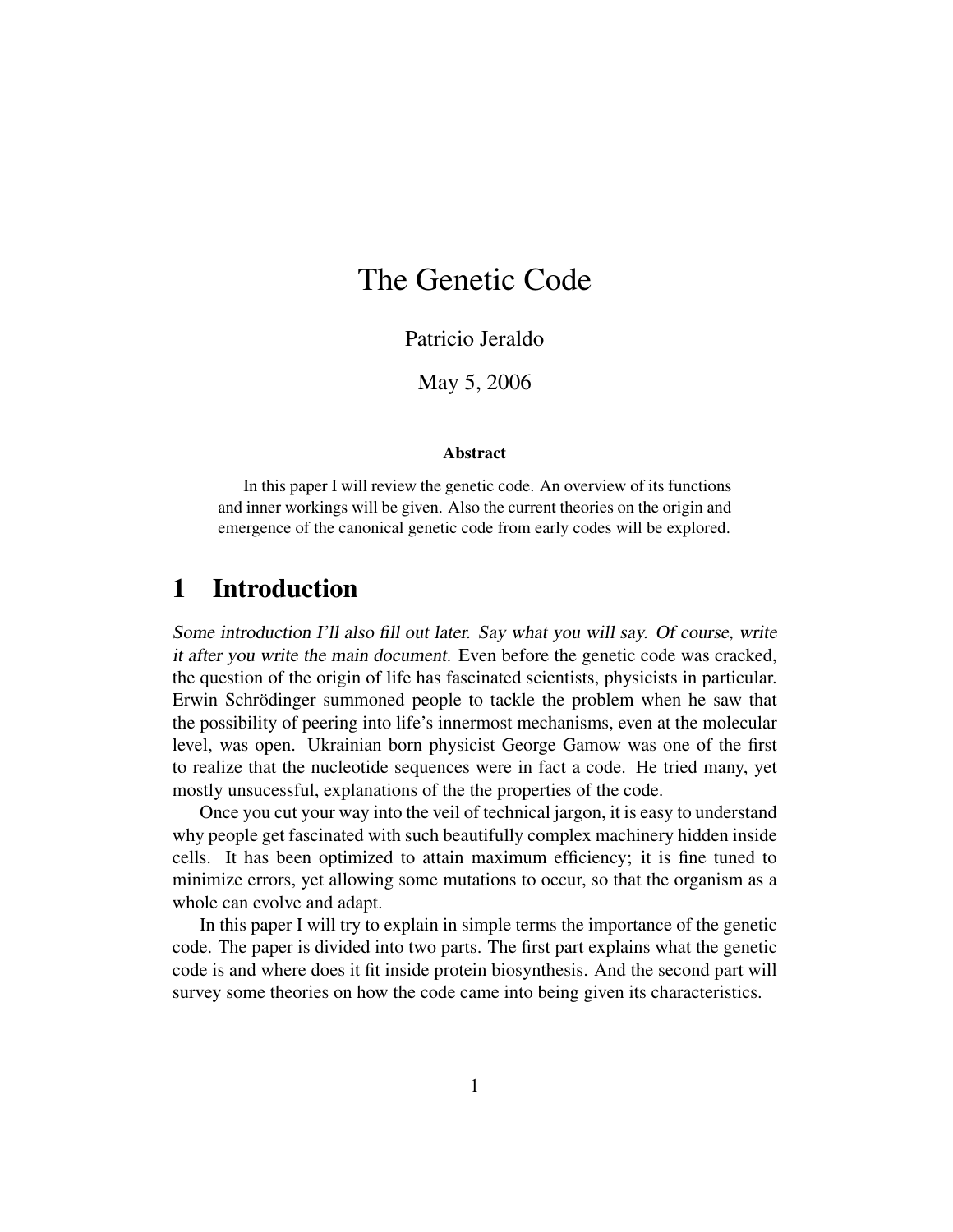## 2 The Genetic Code

Before defining what the genetic code is, first it it necessary to have a basic understanding the process of protein biosynthesis, and the actors involved.

#### 2.1 Protein biosynthesis

First, we have the deoxyribonucleic acid (DNA) molecule, arguably the most important molecule for life. In DNA all the information to create a living organism is encoded in its composition. DNA is a double-stranded aperiodic polymer of a base with a deoxyribose (a sugar) backbone. The base + sugar molecule is called nucleotide. There are four DNA bases, divided in two groups: purines and pyrimidines. The purines are Adenine (A) and Guanine (G) and the pyrimidines are Cytosine (C) and Thymine (T). In DNA, a strand is a series of these nucleotides, and the other strand is complementary in the sense that an A in a strand always is chemically bound to a T in the other strand, and a G in one strand is bound to a C in the other. In this way the information encoded in DNA is redundant, so one strand could be reconstructed from the other. This particular pairing scheme is known as the Watson-Crick pairning.

Information in DNA is subdivided into subsets called genes. Each gene has the information that can be used to build a specific protein. A protein is an organic molecule that consists of amino acids joined by peptide bonds, and perform different functions in an organism. The process by which a gene is read and its corresponding protein is synthetized is called, appropriately, protein biosynthesis.

Before I go into the description of the process, I must introduce RNA. The ribonucleic acid is a single stranded, aperiodic linear molecule. Like DNA, it has 4 nucleotide bases, namely A, G ,C and Uracil (U). U, like T, is a pyrimidine and is also complementary to A, but is only present in RNA. The difference between RNA and DNA, besides being single stranded, is that RNA has a ribose backbone instead of a deoxyribose one.

Protein biosynthesis has two major steps, transcription and translation. Transcription is the process where a gene is read off DNA and its information is literally transcribed onto a RNA by a specialized enzyme. This enzyme, called RNA polymerase, "reads" a strand of the gene nucleotide by nucleotide and synthetizes RNA with nucleotides complementary to the ones found in the gene. For example, if the gene read ATCTGACCG, the corresponding RNA would read UAGACUGGC. This RNA will then carry this information to the ribosome to be translated. Hence this particular RNA is termed messenger RNA (mRNA). Trans-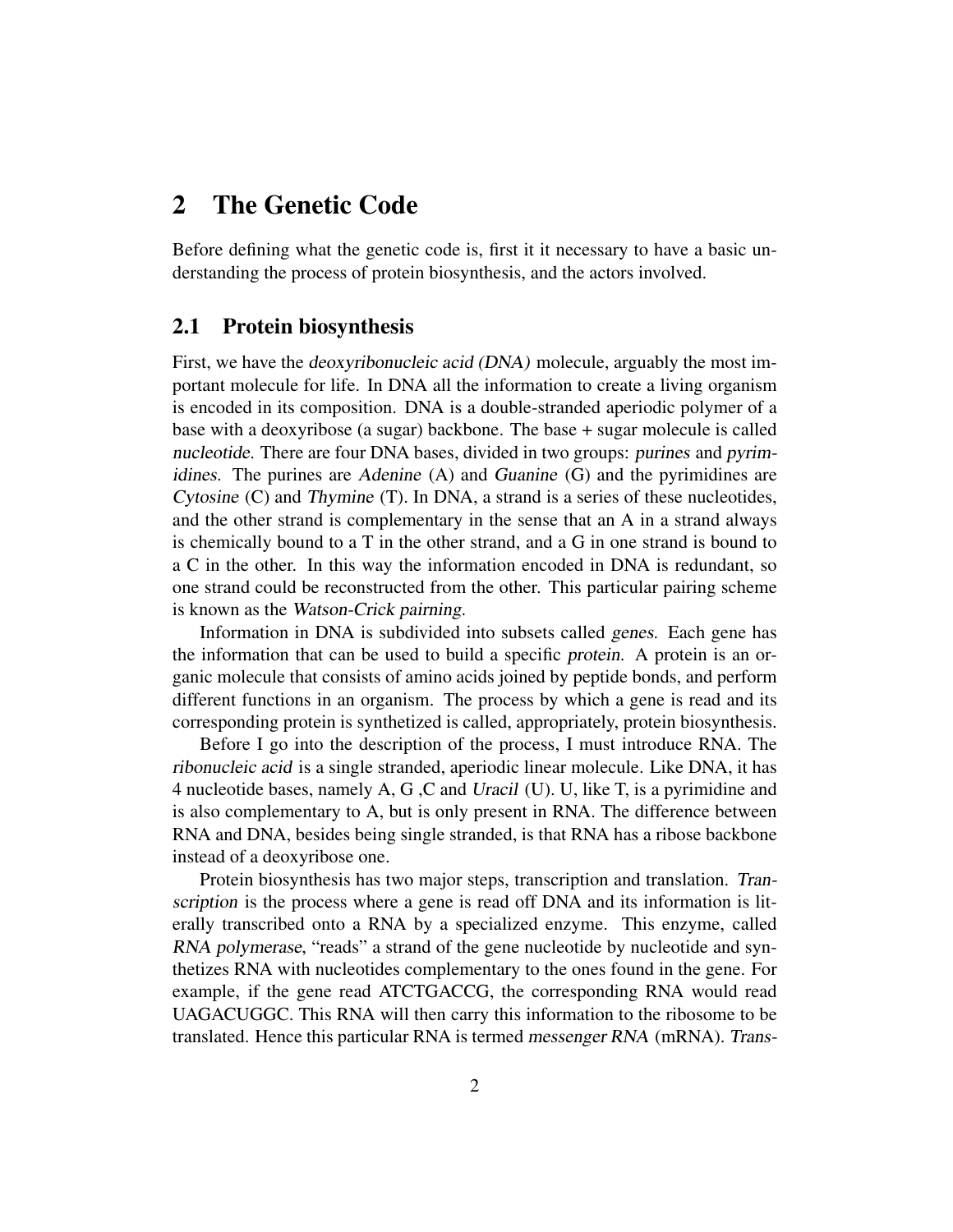

Figure 1: A graphical overview of the translation process. From [5]

lation is the process where information in mRNA is read off by the ribosome and then a protein is assembled. Information is stored in mRNA in nucleotide triplets known as codons. Each codon stands for an aminoacid (note that, as we will see later, an aminoacid may be coded by more than one codon). Codons are nonoverlapping, in the sense that once a codon is read, the ribosome then jumps to the next codon. For example, UAGCCG has two codons, UAG and CCG. The assembly process involves yet another RNA molecule, translation RNA (tRNA). tRNA is a short, non-coding RNA whose purpose is to bring amino acid molecules to the ribosome. Each tRNA has two very special sites. There is a binding site where an amino acid is "loaded" onto the tRNA via an enzyme called aminoacyl-tRNA synthetase (aaRS). The other special site contains a nucleotide triplet known as anticodon. When building a protein, the ribosome matches a codon in mRNA with its corresponding anticodon, and then it unloads the amino acid from tRNA. Said amino acid is then added to the growing protein. Then the ribosome repeats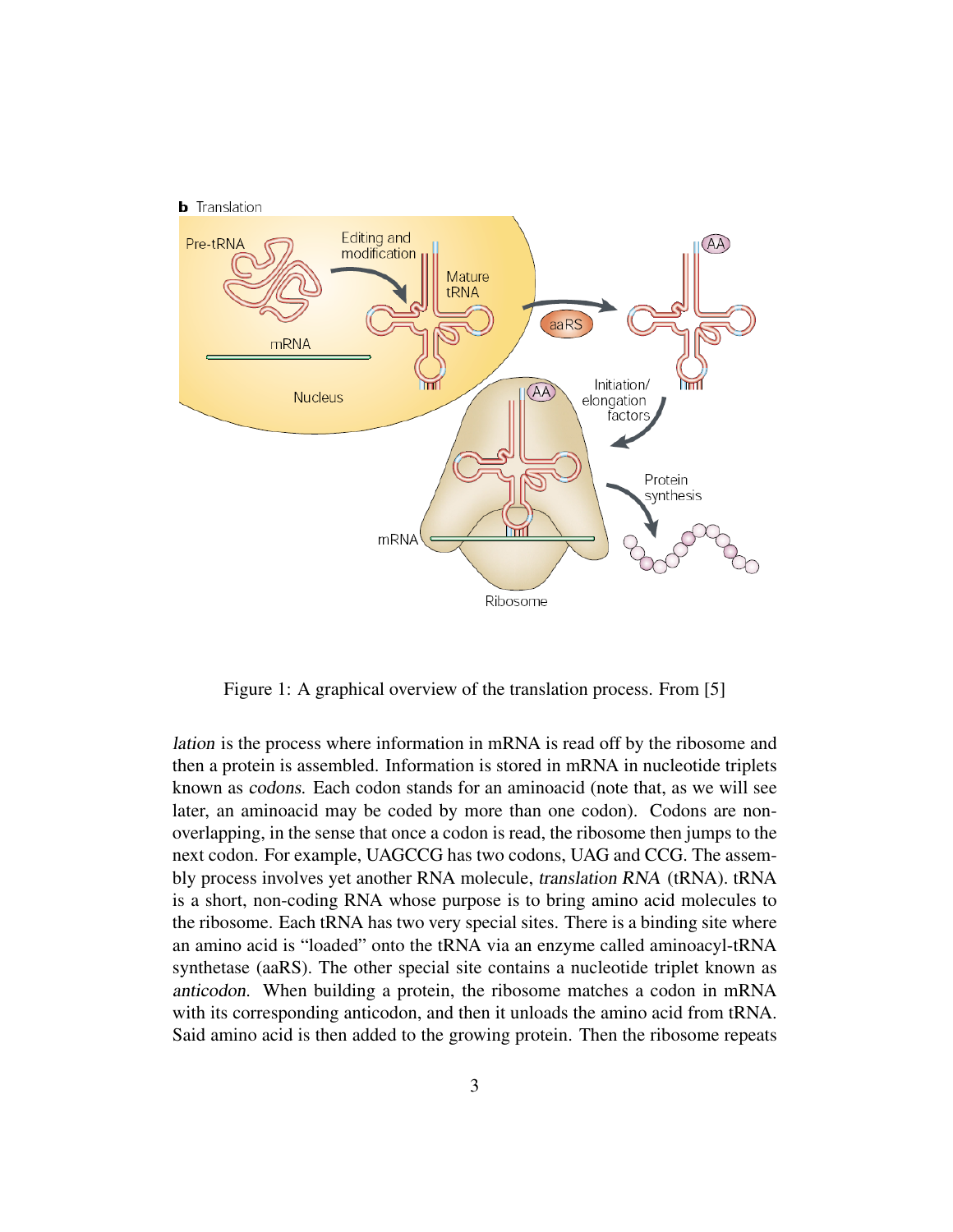the process with the next codon until a Stop codon is found.

This was a very simplistic overview of the protein biosynthetic process, but it's necessary to understand the context where the code itself appears, and hence we can appreciate its importance.

| <b>Second letter</b> |                |                                                             |                                                |                                                         |                                                                     |                                          |                     |
|----------------------|----------------|-------------------------------------------------------------|------------------------------------------------|---------------------------------------------------------|---------------------------------------------------------------------|------------------------------------------|---------------------|
|                      |                | $\cup$                                                      | $\mathsf C$                                    | A                                                       | G                                                                   |                                          |                     |
| First letter         | $\overline{U}$ | UUU } Phe<br>UUA ] Leu                                      | <b>UCU</b><br><b>UCC</b><br>UCA<br>Ser<br>UCG. | UAU Tyr<br><b>UAA</b> Stop<br><b>UAG</b><br><b>Stop</b> | nec<br>Cys<br><b>Stop</b><br><b>UGA</b><br><b>UGG</b><br><b>Trp</b> | U<br>$\overline{C}$<br>$\mathsf{A}$<br>G | <b>Third letter</b> |
|                      | $\mathsf C$    | CUU<br><b>CUC</b><br>CUA<br>Leu<br>CUG J                    | CCN.<br>CCC<br>CCA<br>CCG<br>Pro               | CAU His<br>CAA } GIn                                    | <b>CGU</b><br>CGC<br>CGA<br>Arg<br><b>CGG</b>                       | U<br>$\mathsf C$<br>A                    |                     |
|                      | $\mathsf{A}$   | AUU <sup>1</sup><br><b>AUC</b><br> e <br>AUA J<br>AUG Met   | ACU<br>ACC<br>ACA<br>Thr<br><b>ACG</b>         | AAU } Asn<br>AAA<br>AAG } Lys                           | $AGU$ Ser<br>$AGA$ $\}$ Arg                                         | U<br>C<br>A<br>G                         |                     |
|                      | G              | GUU <sup>'</sup><br><b>GUC<br/>GUA</b><br>Val<br><b>GUG</b> | <b>GCU</b><br>GCC<br>GCA<br>GCG<br>Ala         | GAU ]<br>GAC ] Asp<br>GAA ] Glu<br>GAG ]                | GGU<br>GGC<br>GGA<br>Gly<br>GGG                                     | U<br>$\mathsf C$<br>$\overline{A}$<br>G  |                     |

#### 2.2 The Genetic Code

Figure 2: The Canonical Genetic Code. Figure taken from the Genetics, Evolution, and Molecular Systematics Laboratory at the Department of Biology of the Memorial University of Newfoundland.

The genetic code is set of rules that maps codons to amino acids (see figure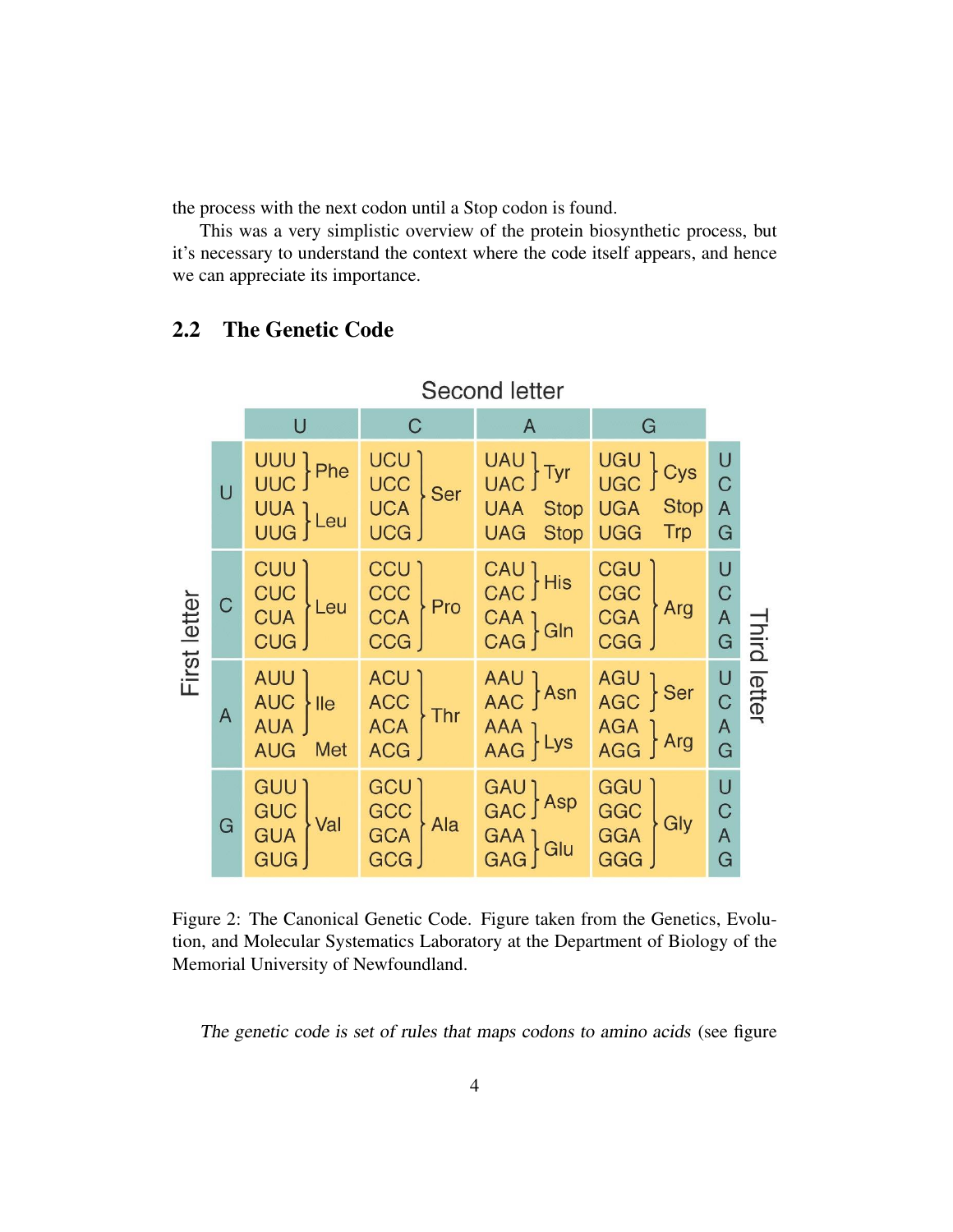2). We can think of it as the alphabet by which you can encode the information needed to build a protein. The code has many properties[1], namely:

- There are 64 codons, each of which is a triplet of nuceotide bases.
- Only 20 amino acids are used. These are called the *standard amino acids* (see figure 3).
- There appear to be some rules, together with some exceptions:
	- XYU and XYC always code the same amino acid.
	- XYA and XYG often code the same aminoacid.
	- In 8 out of the 16 possible cases, XY· encodes a single amino acid, where  $\cdot$  represents any of the four bases.
- The code is nearly universal. That is, it seems that the vast majority of living organisms on Earth use this code. This particular code is known as the Canonical Genetic Code.
- Besides simple grouping, it seems that the code is not just a random association of codons and amino acids. There seems to be an intriguing underlying order. For instance, all codons with U in the second place code for hydrophobic amino acids.

Many questions have arisen about how the code as we see it right now came into being, as well as what is so special about this particular code -there could be other codes. I'll go into some details in the next section.

### 3 Origin of the Code

It seems rather obvious that the beautifully complex biosynthetic machinery and the code it uses must have evolved from simpler systems. The problem lies in the fact that when this processes were developed, any primitive synthetic system was wiped off existence due to evolutionary pressures. This code was a enormous advantage at the time. Nevertheless, some information can be hypothetized and inferred about how a code was necessary.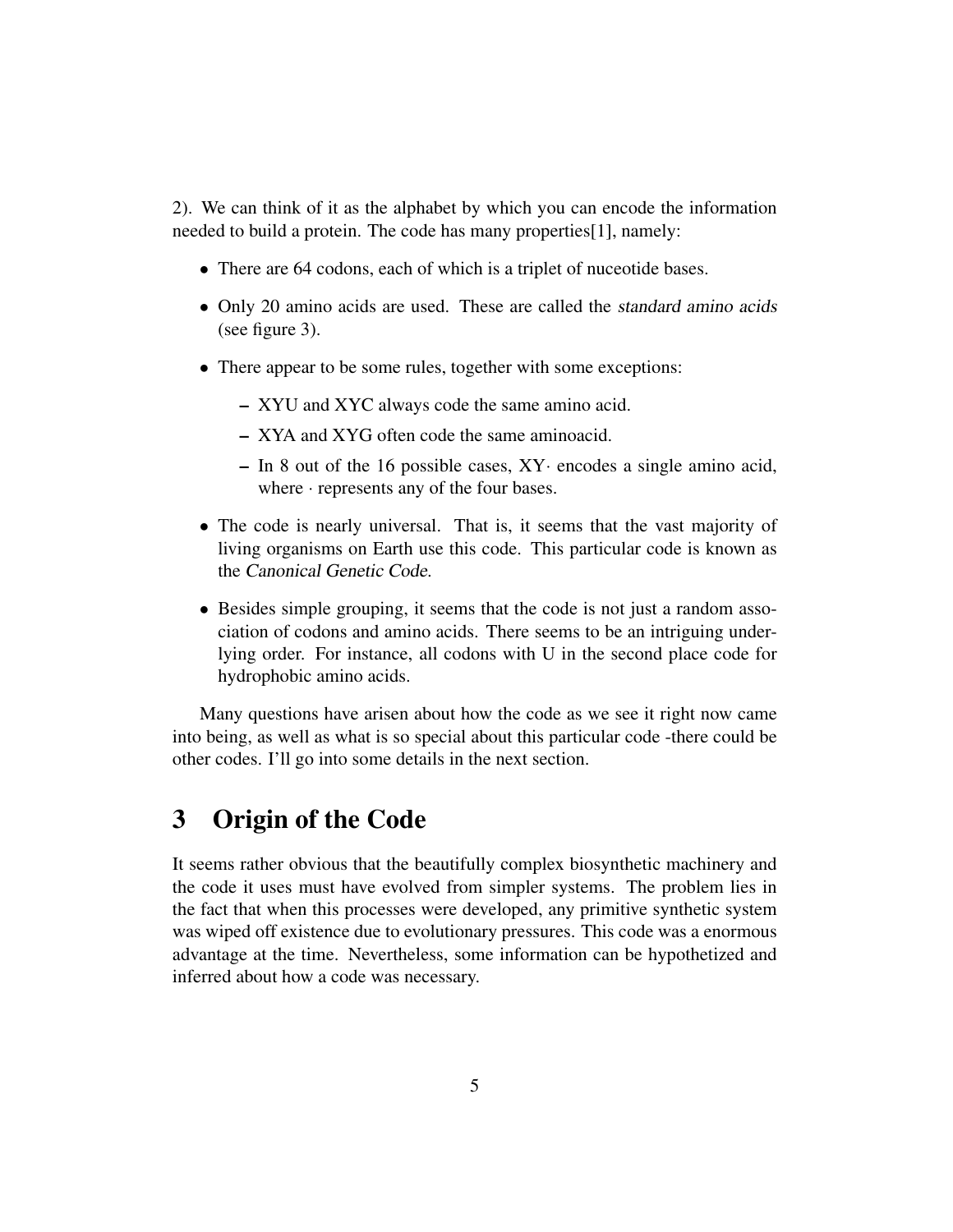

Figure 3: The 20 standard amino acids, and their chemical structures. Figuen from 6http: www.csbsj.edu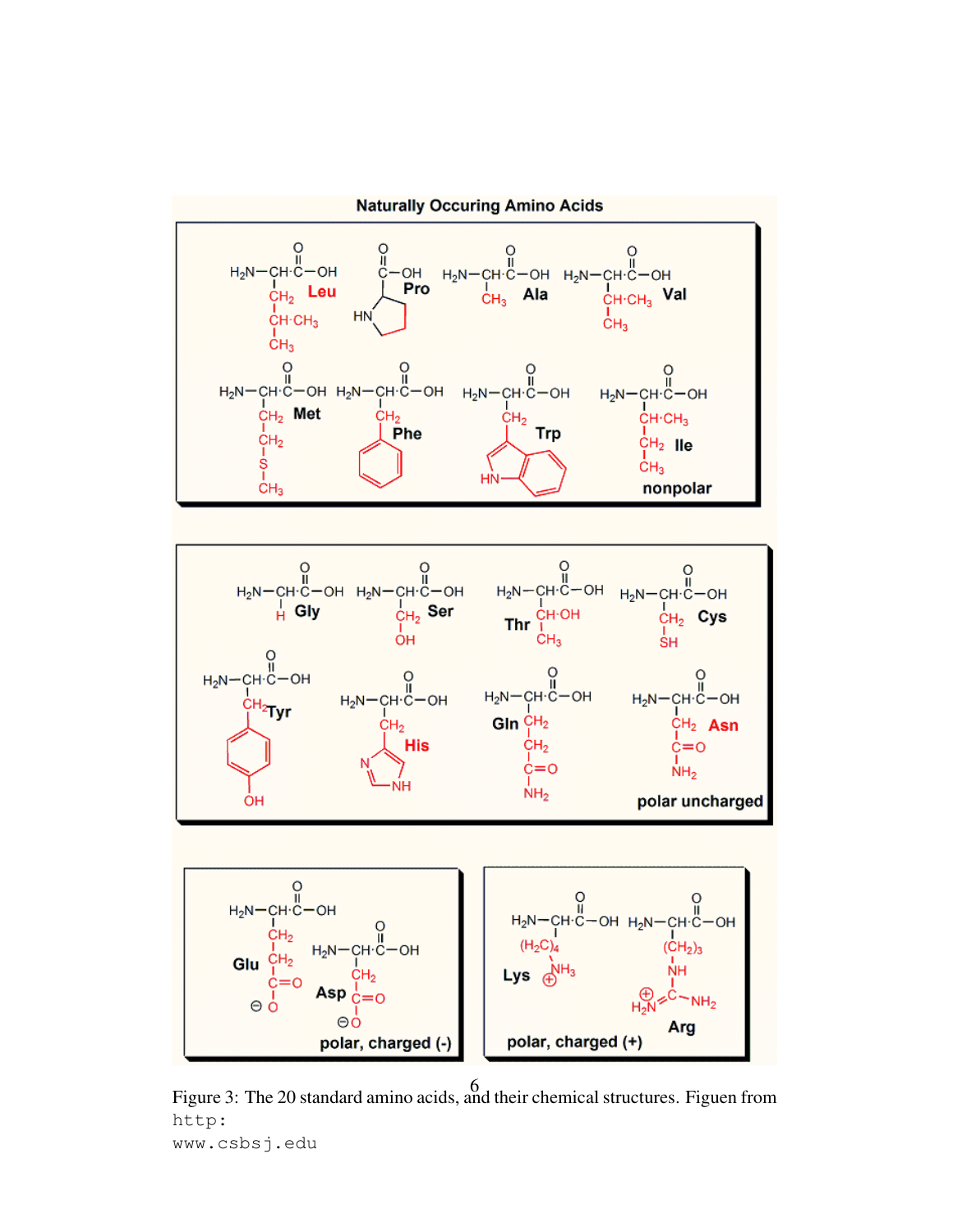#### 3.1 A coded state

Some people have questioned why there is a need for a coded system. By "coded" it is meant that there is a univocal relationship between codon and amino acid (the converse is not true). So the following scenario was suggested [4]. Assume there exists a primitive self-replicating protocell in a RNA World<sup>1</sup> with enough abundance of nucleotides and amino acids for the biosynthetic apparatus to create a single protein, a RNA replicase. The rest of the system can be composed of RNA molecules used for coding and as catalysts (ribozymes). In this scenario, an initial condition would be that each codon can account for many different aminoacids. Hence, given the gene that encodes the replicase, there is a probability that a replicase will actually be synthetized. A protocell with a higher yield would predate protocells with lower yields, since it can replicate itself faster and more efficiently. A way to maximize yield is to maximize the specificity of the codon to amino acid relationship. In particular, an optimum, stable yield occurs in the coded state, where each codon accounts only for one aminoacid. Still, some errors in translation are required, since in this way the system will be error resistant (that is, despite errors, a functional replicase is succesfully made) via suppressor mutations (mutations that cancel out the deleterious effects of other mutations).

This by no means attempts to be the real explanation of how the actual coded state came to be, but it shows a plausible scenario where a coded state could emerge naturally.

#### 3.2 One in a million

Once a coded state is reached, the primitive organism could evolve more specific proteins and the coding system could be refined by including additional amino acids or an extra pair of nucleotide bases (you can have a very simple functional code with only 2 nucleotides).

Eventually a steady state would be reached. Francis Crick proposed[4] that this state may occur because once the code reached its present, complex form, any further alterations will be lethal due to the functional change in proteins because of the change in amino acid assignment for a certain codon. He said that the canonical code was a "Frozen Accident". Evidence for the contrary has been found, though, as organisms with variant codes have been discovered, and that these codes have evolved in a comparatively recent time.

<sup>&</sup>lt;sup>1</sup>The RNA World is a hypothesis which claims that prebiotic self-replicators and simple primitive life could have existed in Earth, and that DNA was a later addition.